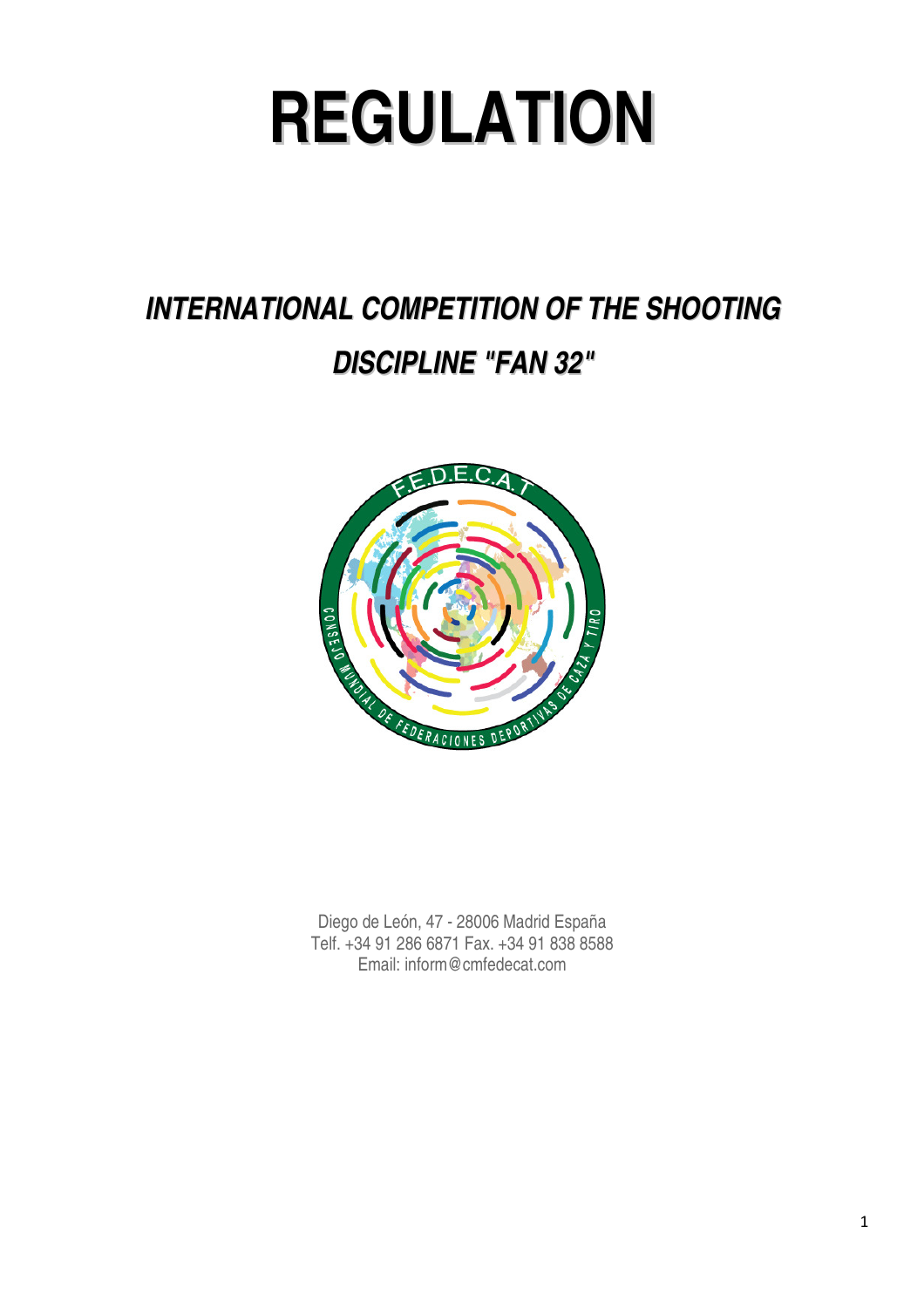## **CHAPTER I**

#### INTERNATIONAL COMPETITIONS

1.- The present regulation must be applied to all events of the discipline of Shooting "FAN 32 ", in particular, when an International Competition is organized by the World Council of Sports Federations of Hunting and Shooting "FEDECAT".

All the Federations and Associations affiliated to the FEDECAT may adopt and enforce this regulation to discipline their activity.

2.- International Competitions are shown in the Official Calendar of FEDECAT. Participation in these competitions is open to any shooter who is a member of their National Federation affiliated to FEDECAT. Other competitions that do not appear in the Official Calendar will be approved by FEDECAT.

The FEDECAT will be responsible for the implementation and organization of the following International Competitions:

- Grand Prix
- Continental Championship
- World Championship
- "Match" of Nations
- World Cup

3.- All Clubs having at least four (4) shooting layouts that comply with the requirements set out in the Technical Regulation of the International Shooting Discipline "FAN 32" will be able to apply to organise an International Competition, through their respective Federation or Association affiliated to FEDECAT.

In International Competitions of the discipline FAN 32, only machines approved by FEDECAT will be allowed.

4.- It will be the sole responsibility of FEDECAT to evaluate candidates and allocate the International Competitions.

5.- All participants in any International FEDECAT Competition must know and will be deemed to know, the International Regulations (including Technical and Arbitration) and agree to abide by them unconditionally.

6.- Any person convinced that during competitions, prices, pools or matches, he shot a FAN 32 without the intention to brake it, may be prohibited from competition in the future.

#### **CHAPTER II**

#### WEAPONS AND AMMUNITION

1.- The largest caliber size allowed will be the 12 bore. This does not grant any advantage to shooters who use smaller caliber sizes.

2.- The maximum load of lead permitted is 32 grams. For the various possible calibers, number 6 shot (2.70mm ) will be the largest diameter shot allowed.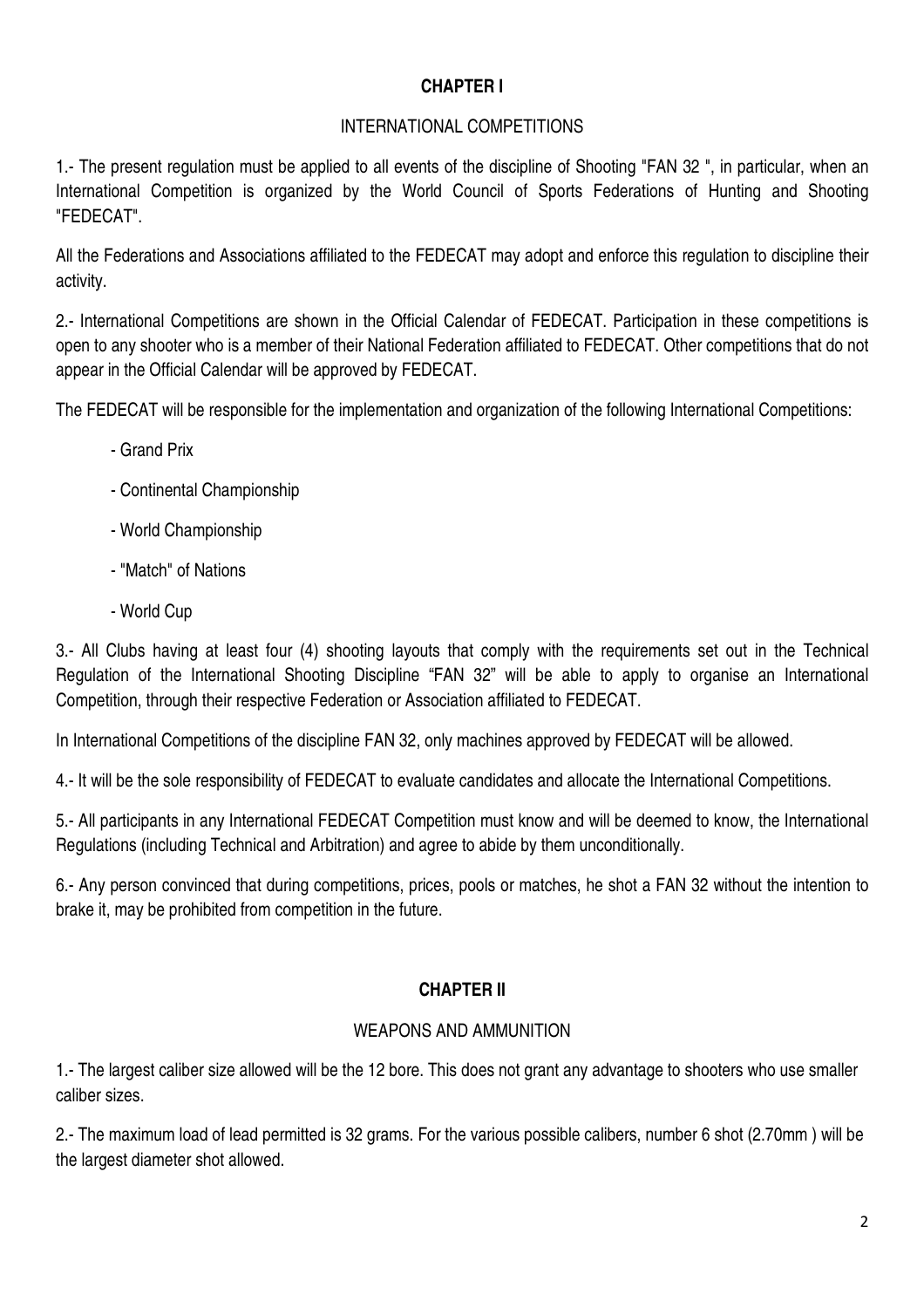3.- The Director of Shooting can check any cartridges where appropriate and necessary. If the weight test indicates that a load of more than the allowed 0.5 grams of shot has been used, then the shooter will be automatically disqualified.

#### **CHAPTER III**

# SHOOTING DISTANCE - ELIMINATION

1.- The shooting position on each layout will measure 1mt x 1mt and will be at a straight line distance of 27 meters to the central machine (nº3). The layout will have five (5) FAN 32 machines. The distance from the machines to the semicircular fence will be 21 meters.

2.- The fixed distance for all International Competitions will be 27 meters.

3.- The following International Competitions to be shot at the fixed distance of 27 meters are:

- a) Grand Prix
- b) Continental Championship
- c) World Championship
- d) "Match" of Nations
- e) World Cup

4.- The number of targets to be shot and the number of zeros that will result in elimination, will be:

- a) Grand Prix FEDECAT: 20 Targets Elimination 4 Zero
- b) Continental Championship: 20 Targets Elimination 4 Zero
- c) World Championship: 25 Targets Elimination 5 Zero

# **CHAPTER IV**

# AGE CATEGORIES FOR FEDERATION SHOOTERS

1.- Shooters of all nationalities may participate in the International FEDECAT Competitions, but they have to belong to a Federation / Association affiliated to FEDECAT and must produce their Federation Shooters Card.

2.- The definition of a JUNIOR will be a shooter who has reached the age of 14 and be under the age of 21 years.

In the year they reach the age of 21 they are no longer eligible to shoot as a Junior.

3.- The definition of a SENIOR will be a shooter who has reached the age of 21 and be under the age of 65 years.

In the year they reach the age of 65 they are no longer eligible to shoot as a Senior.

4. –The definition of a VETERAN will be a shooter who has reached the age of 65 and be under the age of 70 years.

In the year they reach the age of 70 they are no longer eligible to shoot as a Veteran.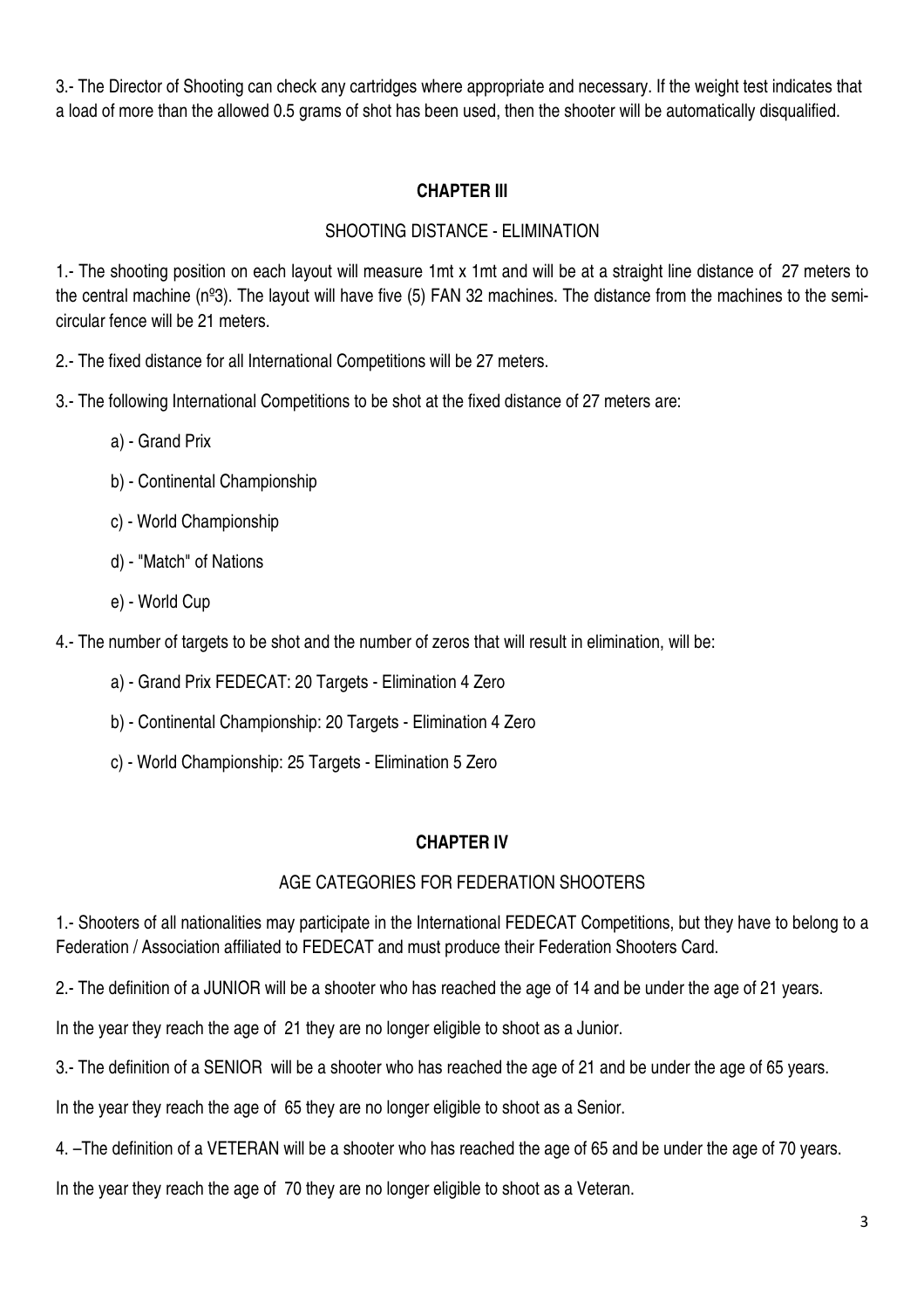5.- The definition of a SUPER-Veteran will be a shooter who is 70 years or older.

# **CHAPTER V**

### DIRECTORS OF COMPETITION - TECHNICAL COMMISSION FEDECAT - REFEREES

1.- In all International Competitions, two people collaborate as Directors of the Competition.

They are the FAN 32 Technical Director, (a person designated by the Technical Committee of FAN32) and the Director of Shooting (appointed by the club organizer and previously approved by the Technical Committee of FEDECAT). This will be the authority in charge of all matters that relates to the organization and conduct of the competition.

In case of doubt or need the Directors of the Competition should consult with the Technical Commission of FAN32 who are responsible for overseeing the competition and enforcing compliance with this regulation.

2.- In all International Competitions, it is mandatory to have FEDECAT 'approved' referees.

3.- In International Competitions it is the exclusive remit of the FAN32 Technical Commission to indicate 'who' the official referees are from amongst the members of the Body of International Judges, as described in Regulation of Arbitration of Shot FAN32.

4.- In the competitions referred to in the previous point, the FAN32 Technical Commission shall appoint a Delegate, whose specific mission is to perform the evaluation of the organization, through the establishment of a "Evaluation Report" and the coordination of the actions of official referees.

5.- In other official competitions not governed by FEDECAT, will be the responsibility of the organizer, in accordance with regulations to present the referees needed for the proper development of the competition.

FEDECAT recommends that these competitions always used the services of official referees who are members of the International Corps of Judges.

#### **CHAPTER VI**

#### REGISTRATION – CONDUCT STANDARDS

1.- The shooters registrations will be made, personally and in the correct way, on the day of the competition. The entries will be allowed before the start of each competition and until the end of the 1ST round of the same. After the end of the 1st round the entry of new shooters is definitely prohibited.

2.- The registrations relating to national teams participating in "Match of the Nations" follow exactly the same procedure as the individual shooters. The registration of such teams should be made no later than the end of the individual competition, of previous International Competition.

3.- The competitions will start at the time indicated in the competition program.

4.- Each shooter must be placed at the entrance of the layout, waiting to start. The shooter must have at least twice the number of cartridges required for targets that they will shoot.

5.- The shooter who is not present, after being called three times, will be given "zero" in the whole range of shooting.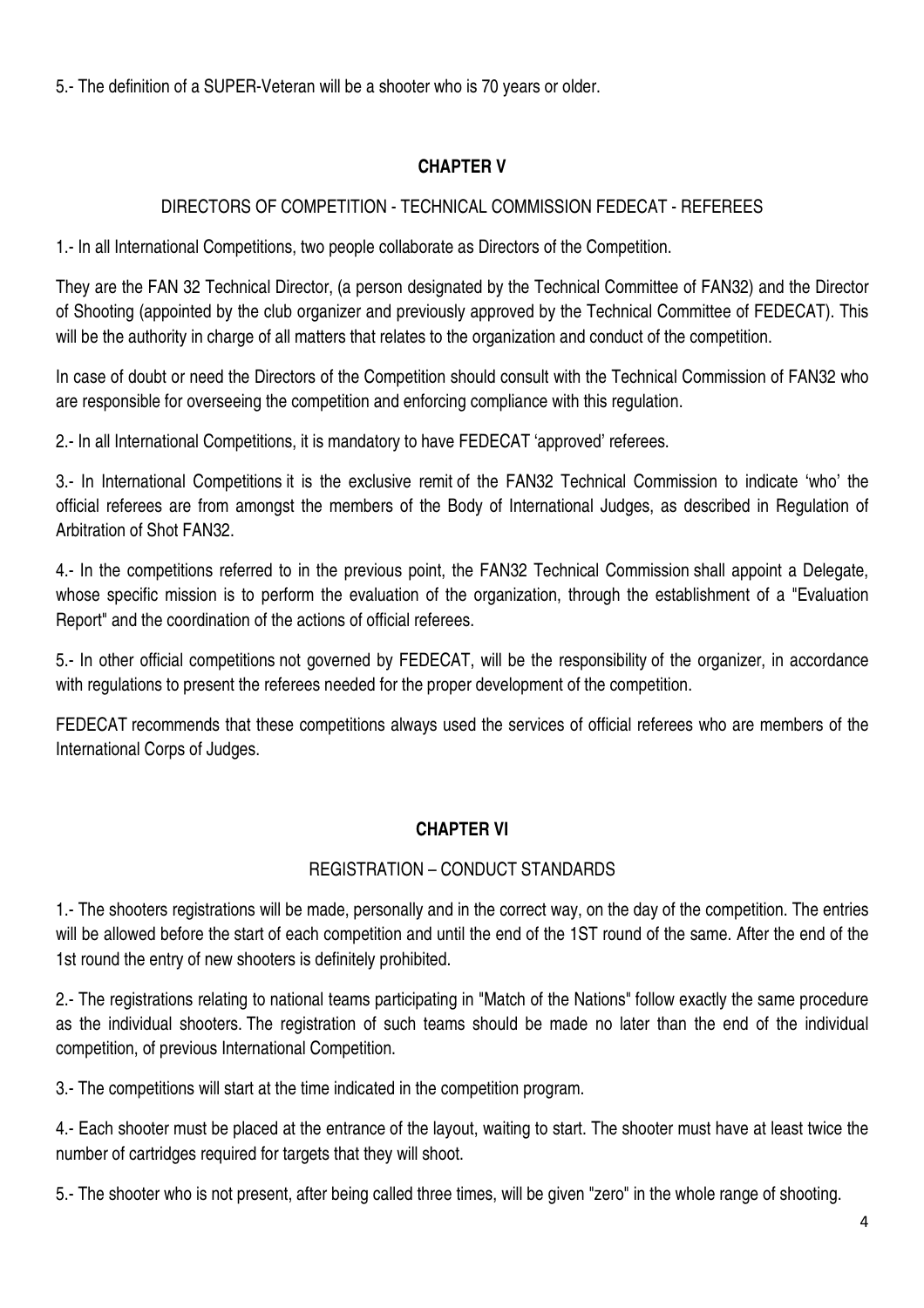6.- The shooter's foot position may not exceed the limit of the shooting position (1mt x 1mt), nor shoot from outside the shooting position. If the shooter shoots from another distance not from the regulated distance, then the target result will be declared "No Bird" and the shooter will have to repeat the target. If the shooter does not hit the target the result will be considered "Zero".

7.- The shooter may not load or close their shotgun without being positioned in the correct place for shooting, with the barrels toward the front and not until the field personnel have returned to their place. The shooter should open and unload the shotgun, before making a change of position or his exit of the layout.

8.- The shooters can choose their own shooting stance, provided it complies with all mandatory safety standards.

9.- When the field staff have crossed the line of safety, established by flags, the shooter then will have 30 seconds to "call" for the target and to shoot it.

10.- If the shooter is distracted by another shooter or by a spectator, the Referee may authorize him to shoot a new target if the shooter has not performed the shot. If the shooter takes the shot then the result obtained will count as "Good" or "Zero"

11.- During the competition, shooters must wear a "shooting vest" with a back number fixed and clearly visible. The wearing of shorts, (including bermuda type shorts), T-Shirt without sleeves or open shoes, is not allowed.

Shooting continues without interruption, except in the event of any incident pending resolution by the Referee or the Director of Shooting. The shooter that is still not present on the layout after having their name called three times will be scored "Zero". Nevertheless, this "Zero" will only be imposed when the next shooter is within the shooting layout. If the shooter causes a delay then the Director of shooting can apply a fine, especially if this type of situation is frequent.

12.- If a shooter shoot before his tour, it will get a "No Bird" it breaks, and a "Zero" if he misses the FAN 32.

13.- After the shooter loads the shotgun, the "Puller" will immediately turn on the machines. When ready, the shooter will say: "Ready" and wait for the response of "Ready" by the "Puller". After the "Puller's" reply, the shooter can then call for the target ("Pull").

14.- If the shooter accidentally fires his shotgun before he calls "Pull", the referee can judge the target as "No Bird", but the shooter will have to pay for the new target.

15.- If the target is launched before the call "Pull" then the shooter can refuse the target, being the same as "No Bird", however, if the shooter accept the target by shooting it, then the result will be scored.

16.- To be considered "Good", the blue witness has to separate entirely from the target after the first or second shot, and fall inside the fence that limits the shooting area specified in the FAN 32 Technical Regulations. If the witness falls outside the fence, then the result will be "Zero".

17.- All targets must be shot whilst accelerating.

18.- Only referees accredited by FEDECAT will be appointed to arbitrate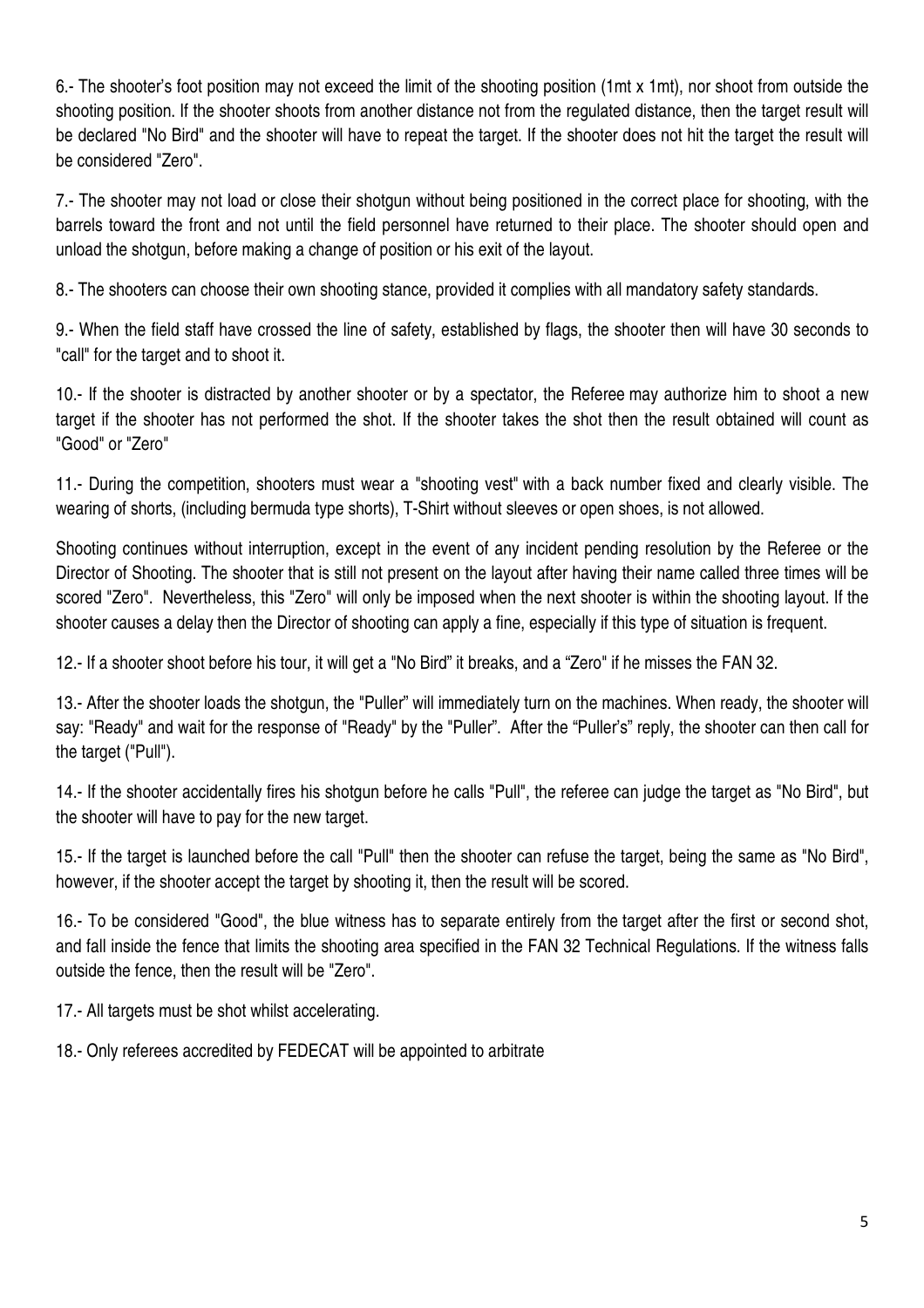#### **CHAPTER VII**

#### PROTESTS

1.- In all International Competitions any shooter wishing to make a protest after an incident should do this immediately via the Director of Shooting. The protest / complaint must be in writing and accompanied by a 50€ deposit which will be refunded if the complaint is upheld. If the complaint is not upheld then the funds revert to FEDECAT and a receipt will be issued.

#### **CHAPTER VIII**

#### **SANCTIONS**

1.- The Referees have the power to apply the following PENALTIES (fines):

- 100€ - To the shooter that enter or leaves the shooting position with a loaded shotgun: the shooter that closes the shotgun, or executes a test shot before the field staff have returned to their position behind the lines of safety, established by flags.

- 50€ - To any shooter whose unsettling behavior distracts the shooter on the shooting position and cause the Referee to have to send a repeat a target for that shooter.

- 25€ - To any shooter on the shooting position without enough cartridges to shoot his required number of targets

- 50€ To the shooter that shoots more than one target when several are released simultaneously
- 50€ To the shooter that shoot outside of the diagonal flag lines
- 50€ To the shooter that shoots the second shot after leaving the shooting position

The payment will be made immediately, to the secretary of the organizer club. The shooter will not be able to continue the competition or participate in future competitions until the penalty has been paid. All Penalty charges received will then be paid to FEDECAT and a respective receipt provided.

#### **CHAPTER IX**

#### PRIZES – NUMBER OF COMPETITIONS

1.- In International FEDECAT Competitions fixed money prizes are allowed. It is the responsibility of the FAN32 Technical Commission to decide the definition and distribution of money to be assigned, as well as, calculating the competition entry fee. FEDECAT wishes to development FAN 32 Shooting on a world-wide scale, therefore it is very important that the FAN32 Technical Commission determine the amounts involved for each International Competition.

By following these set practices laid down by the FAN 32 Technical Committee, all the competitions around the world will be harmonized and will have the same rules and costs. If the organizing body wishes to add any extra value to the prize fund, it can to do so, providing that the 'Entry Fee' stipulated by the FAN 32 Technical Committee remains the same and fair to all the shooters.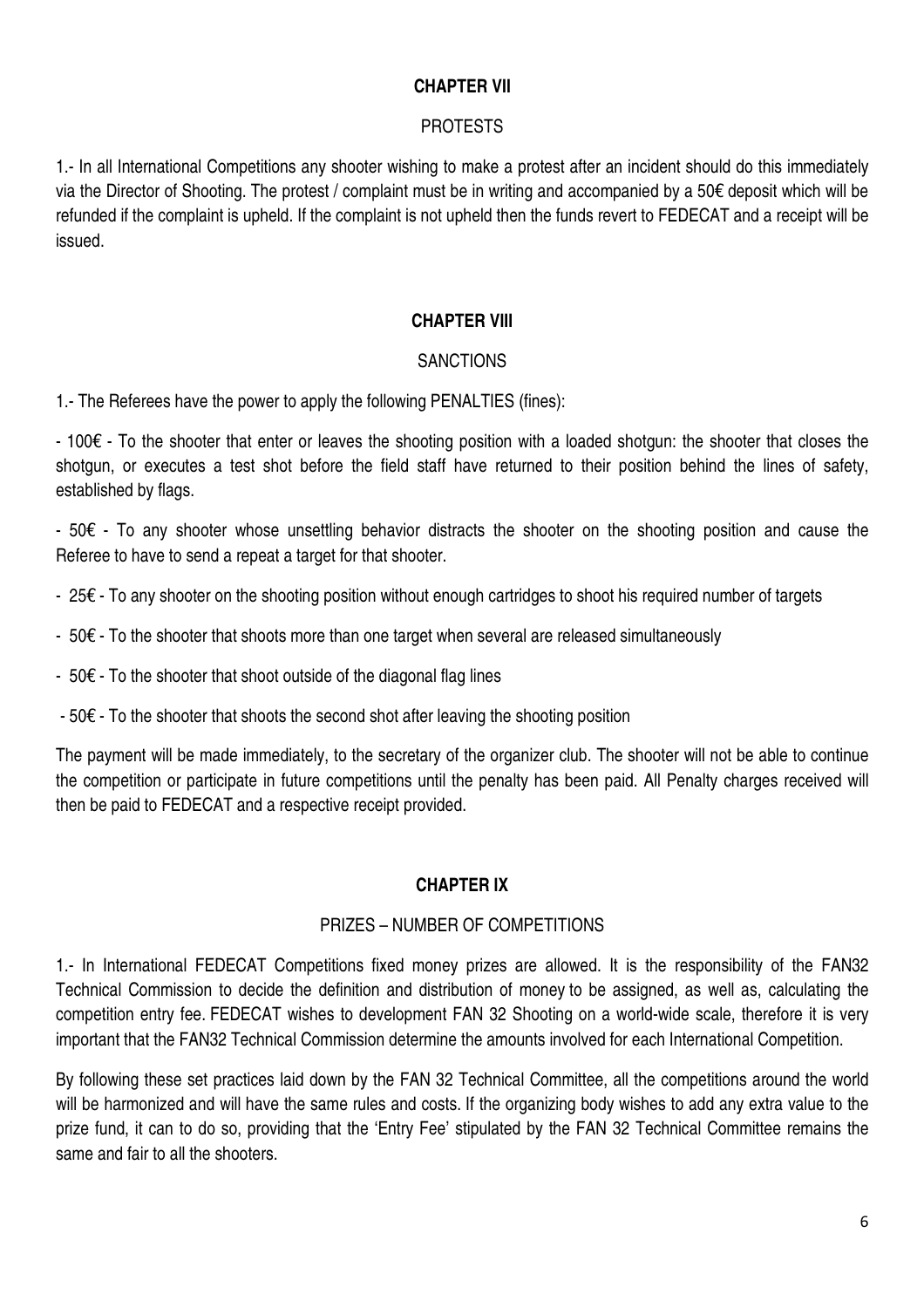2.- In all International Competitions the organizing entity of the official competitions should always provide cups and trophies, to present to the first three winning positions in each of the following categories:

Category Open/Junior/Ladies/Veterans/ Super-Veterans :

1<sup>st</sup> position: Cup + Gold Medal FEDECAT

2 nd position: Cup + Silver Medal FEDECAT

3 rd position: Cup + Bronze Medal FEDECAT

"Match of the Nations" Open/Junior/Ladies/Veterans/ Super-Veterans :

1 st position: 3 Trophies + Gold Medal FEDECAT

2 nd position: 3 Trophies + Silver Medal FEDECAT

3 rd position: 3 Trophies + Bronze Medal FEDECAT

3.- The trophies must be exactly the same in all International Competitions. This way there will be no type of inequality between the trophies presented by each of the organizing clubs, and thus respecting the right to equality for all the winners.

Before the start of the competition season the Chief of the FAN 32 Technical Commission will choose the trophies and arrange quotations from those willing to supply the trophies.

The trophies and the respective budgets will be analyzed, discussed and approved in a planning meeting of the FAN32. Technical Commission.

4. It is mandatory for all winning shooters to attend the Awards Presentation Ceremony at each International event. If any winning shooter does not attend to collect his or her trophy, it will not be presented. Instead it will revert back to the organizing entity for that event.

5.- The sports season of shooting "FAN 32" will have, at most, the following number of competitions.

- Grand Prix FEDECAT: 4
- Continental Championship: 4
- World Championship: 1
- "Match of Nations": 5 "World Cup": 1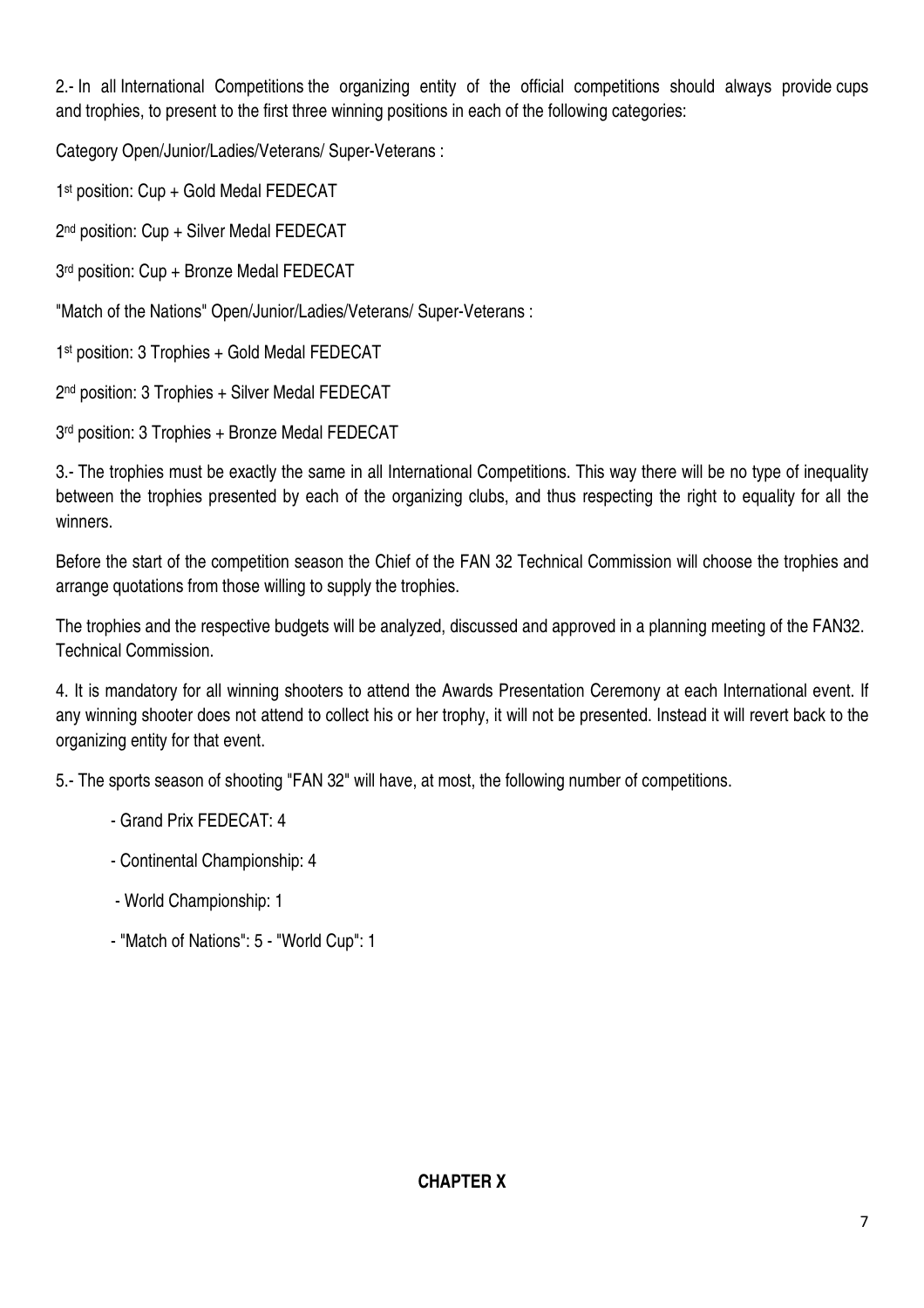#### ENTRY FEE - PRIZE MONEY - COST OF THE TARGET.

- 1.- The 'Entry Fee' in official competitions, in the form of **"Competition by Competition",** is the following:
	- "Grand Prix FEDECAT":
		- 100€ + 50€ Rate FEDECAT  **Total Registration: 150€**

#### **- Prize Money: 10,000,00€**

- Continental Championship:
	- 150 € + 50€ Rate FEDECAT  **Total Registration: 200€**
	- **Prize Money: 15,000,00€**
- "The World Championship":
	- 200€ + 50 € Rate FEDECAT  **Total Registration: 250€**
	- **Prize Money: 20,000,00€**
- 2.- The 'Entry fee' in official competitions, in the form of **"Abono",** is the following:
	- Abono for "Grand Prix FEDECAT" + Continental Championship:
		- 200€ + 50€ Rate FEDECAT  **Total Registration: 250€**
		- **Prize Money: 25,000,00€**
	- Abono for "Grand Prix FEDECAT" + World Championship:
		- 250€ + 50€ Rate FEDECAT  **Total Registration: 300€**
		- **Prize Money: 30,000,00€**
- 3.- The entry fee to the national teams intended to dispute the "Match of the Nations", is the following:

- 100€ + 50€ Rate FEDECAT **- Total Registration: 150€** 

- 4.- Special Conditions of Registration (Valid only for "Abono")
	- Junior: Free + 50€ Rate FEDECAT In case of prize money reinstate the value of registration in 100%
	- Ladies: Free + 50€ Rate FEDECAT In case of prize money reinstate the value of registration in 100%
	- Referees: Free + 50€ Rate FEDECAT In case of prize money NOT reinstate the value of registration in 100%

5.- The price of each target is 2.00€.

#### **CHAPTER XI**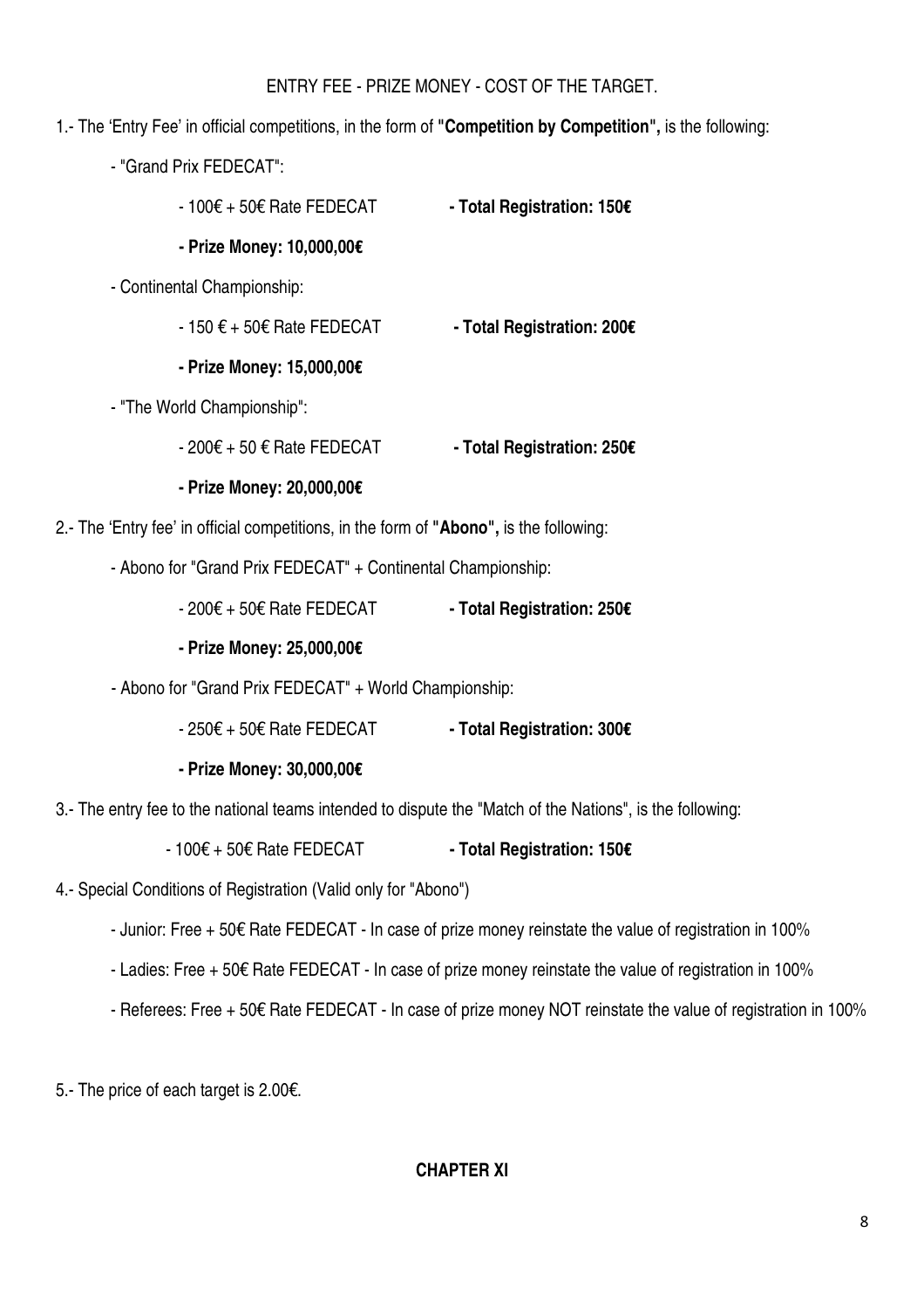#### GRAND PRIX FEDECAT

1.- The Grand Prix FEDECAT competitions will be held annually and normally is attached to an shot before a Continental Championship or a World Championship.

They will take place in countries previously designated by FEDECAT and in accordance with the Federation/Association of the country in question. The Federation/Association of the host country will decide which shooting ground will run the competition.

2.- In order to host a Grand Prix FEDECAT it is necessary that the club has at least 4 shooting fields.

3.- The Grand Prix FEDECAT will be played over a competition of twenty (20) targets, in a series of one (1) or two (2) targets per field, with elimination at the fourth (4) zero and it will be shot at the fixed distance of 27 meters.

4.- Each participant in the Grand Prix FEDECAT, will have the scores of their 'good' targets totaled up during the competition. The maximum possible score in each Grand Prix FEDECAT will be 20 points.

5.- In case of a tie, and in order to determine the individual winner (absolute) of each Grand Prix FEDECAT, there will be a "shoot-off" of six (6) targets without elimination, at the fixed distance of 27 meters, in a series of one (1) or two (2) targets, and elimination at the first zero ('Miss and Out').

For determining the winners of the Junior, ladies, Veterans and Super-Veterans categories – a series of one (1) target also at the fixed distance of 27 meters and with elimination at the first (1) zero,.

6.- In all ties, individual or collective, there will be no draw to determine the order of shooting.

7.- The prizes for the final placings of the Grand Prix FEDECAT will be assigned by the club organizer, as follows:

1 st Place: Open / Junior / Lady / Veteran / Super-Veteran : Cup + Gold Medal FEDECAT

2 nd Place: Open / Junior / Lady / Veteran / Super-Veteran : Cup + Silver Medal FEDECAT

3 rd Place: Open / Junior / Lady / Veteran / Super-Veteran : Cup + Bronze Medal FEDECAT

#### **CHAPTER XII**

#### CONTINENTAL CHAMPIONSHIP

1.- The Continental Championship competitions will be held annually. At this International Competition a "Match of the Nations" (own Regulation) will also be held.

They will take place in countries previously designated by FEDECAT and in accordance with the Federation/Association of the country in question. The Federation/Association of the host country will decide which shooting ground will hold the competition.

2.- In order to host a Continental Championship it is necessary that the club has at least 4 shooting fields.

3.- The Continental Championship will be played over a competition of twenty (20) targets, in a series of one (1) or two (2) targets per field, with elimination at the fourth (4) zero and it will be shot at the fixed distance of 27 meters.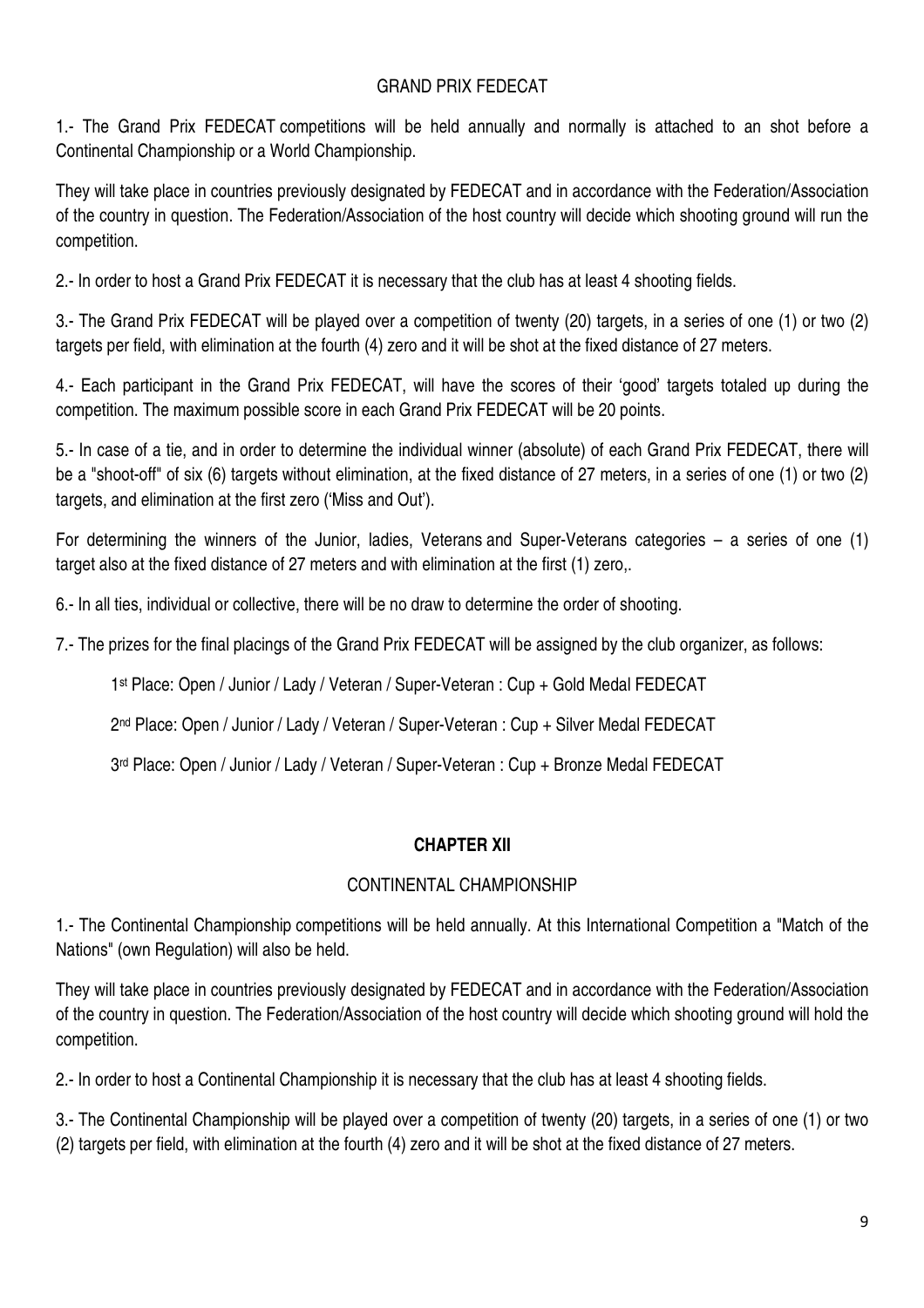4.- Each participant in the Continental Championship, will have the scores of their 'good' targets totaled up during the competition. The maximum possible score in each Continental Championship will be 20 points.

5.- In case of a tie, and in order to determine the individual winner (absolute) of each Continental Championship, there will be a "shoot-off" of six (6) targets without elimination, at the fixed distance of 27 meters, in a series of one (1) or two (2) targets. If they are still tied after that, the shoot-off continues with elimination at the first zero ('Miss and Out').

For determining the winners of the Junior, ladies, Veterans and Super-Veterans categories – a series of one (1) target also at the fixed distance of 27 meters and with elimination at the first (1) zero,.

6.- In all ties, individual or collective, there will be no draw to determine the order of shooting.

7.- The prizes for the final placings of the Continental Championship will be assigned by the club organizer, as follows:

1 st Place: Open / Junior / Lady / Veteran / Super-Veteran : Cup + Gold Medal FEDECAT

2 nd Place: Open / Junior / Lady / Veteran / Super-Veteran : Cup + Silver Medal FEDECAT

3 rd Place: Open / Junior / Lady / Veteran / Super-Veteran : Cup + Bronze Medal FEDECAT

8.- At the end of the Continental Championship the "Match of the Nations" will take place and will be run in accordance with its own regulation.

#### **CHAPTER XIII**

#### WORLD CHAMPIONSHIP

1.- The World Championship will be held annually. At this International Competition a "Match of the Nations" (own Regulation) will also be held.

They will take place in countries previously designated by FEDECAT and in accordance with the Federation/Association of the country in question. The Federation/Association of the host country will decide which shooting ground will hold the competition.

2.- In order to host a World Championship it is necessary that the club has at least 4 shooting fields.

3.- The World Championship will be played over a competition of twenty- five (25) targets, in series of one (1) or two (2) targets per field, with elimination at the fifth (5) zero and at fixed distance of 27 meters.

4.- Each participant in the World Championship, will have the scores of their 'good' targets totaled up during the competition. The maximum possible score in each World Championship will be 25 points.

5.- In case of tie, and in order to determine the individual winner (absolute) of the Championship of the World, there will be a 'shoot-off' of ten (10) targets without elimination, at the fixed distance of 27 meters, in a series of one (1) or two (2) targets. . If they are still tied after that, the shoot-off continues with elimination at the first zero ('Miss and Out').

For determining the winners of the Junior, ladies, Veterans and Super-Veterans categories – a series of one (1) target also at the fixed distance of 27 meters and with elimination at the first (1) zero.

6.- In all ties, individual or collective, there will be no draw to determine the order of shooting.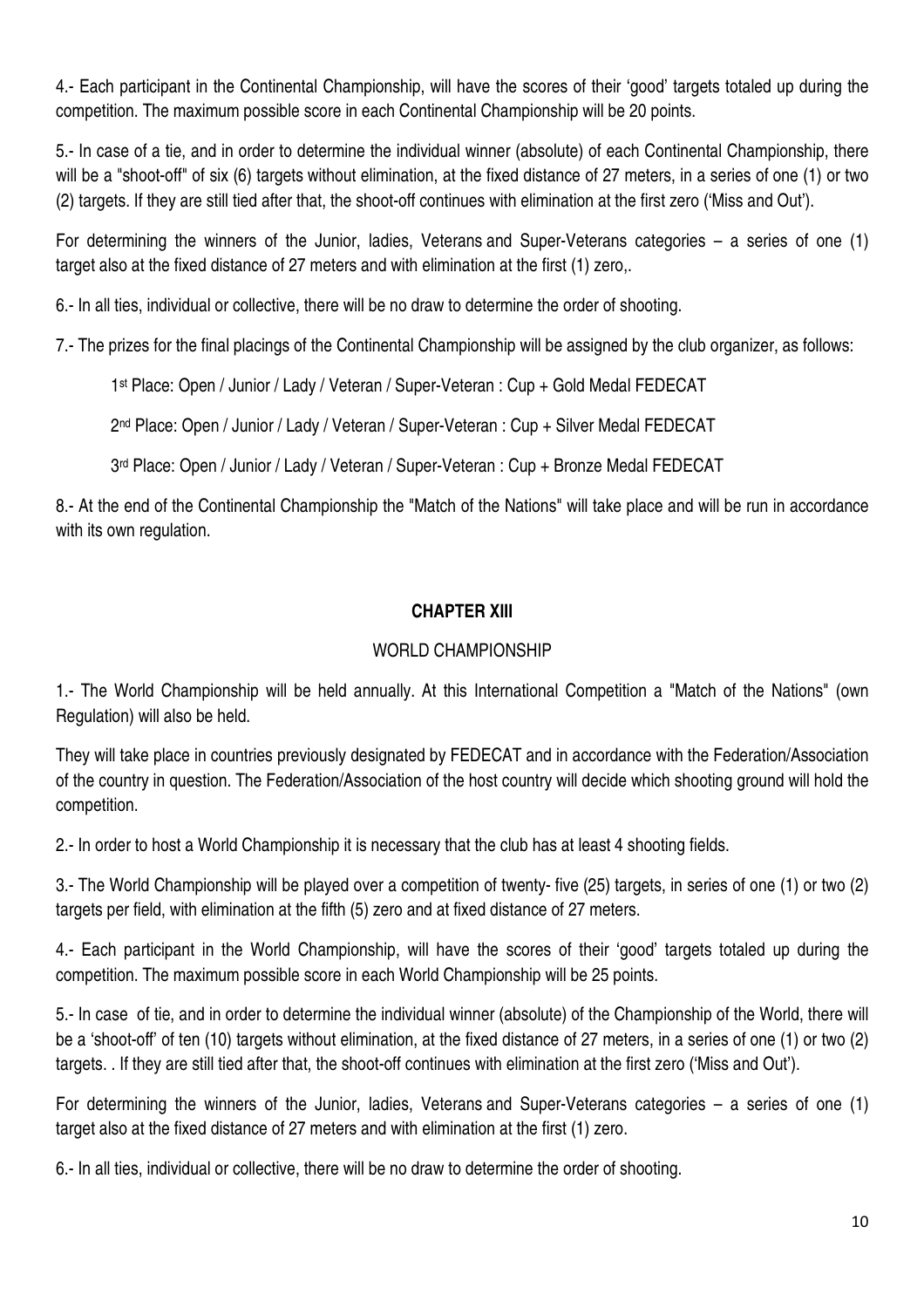7.- The prizes for the final placings of the World Championship will be assigned by the club organizer, as follows:

1 st Place: Open / Junior / Lady / Veteran / Super-Veteran : Cup + Gold Medal FEDECAT

2 nd Place: Open / Junior / Lady / Veteran / Super-Veteran : Cup + Silver Medal FEDECAT

3 rd Place: Open / Junior / Lady / Veteran / Super-Veteran : Cup + Bronze Medal FEDECAT

8.- At the end of the Continental Championship the "Match of the Nations" will take place and will be run in accordance with its own regulation.

#### **CHAPTER XIV**

#### "MATCH OF THE NATIONS"

1.- The Match of Nations will be held at the end of the Continental Championships and the World Championship, if there is at least three (3) national teams, consisting of three (3) shooters in any one of these categories: Senior/Junior/Ladies/Veteran/ Super-Veterans.

2.- The "Match of the Nations" at the end of the Continental Championship will be played as follows and in accordance with the following categories:

Seniors: Competition of 15 targets per shooter with elimination of the Team at the twelfth (12) "Zero"

Juniors: Competition of 10 targets per shooter with elimination of the Team at the twelfth (12) "Zero"

Ladies: Competition of 10 targets per shooter with elimination of the Team at the twelfth (12) "Zero"

Veterans: Competition of 10 targets per shooter with elimination of the Team at the twelfth (12) "Zero"

Super-Veterans : Competition of 10 targets per shooter with elimination of the Team at the twelfth (12) "Zero"

3.- The "Match of the Nations" at the end of the World Championship will be played as follows and in accordance with the following categories:

Seniors: Competition of 20 targets per shooter with elimination of the Team at the fifteenth (15) "Zero"

Juniors: Competition of 10 targets per shooter with elimination of the Team at the twelfth (12) "Zero"

Ladies: Competition of 10 targets per shooter with elimination of the Team at the twelfth (12) "Zero"

Veterans: Competition of 10 targets per shooter with elimination of the Team at the twelfth (12) "Zero"

Super-Veterans : Competition of 10 targets per shooter with elimination of the Team at the twelfth (12) "Zero"

In both the International Championships shooters shoot in series of one (1) or two (2) targets per field and will be at fixed distance of 27 meters.

4.- All the targets declared 'good' for each member of the team will be added together for the final score.

5.- Any tied teams will compete in a 'shoot-off' consisting of three (3) targets (one for each of the three shooters on the team), at the fixed distance of 27 meters, in order to define the winner.